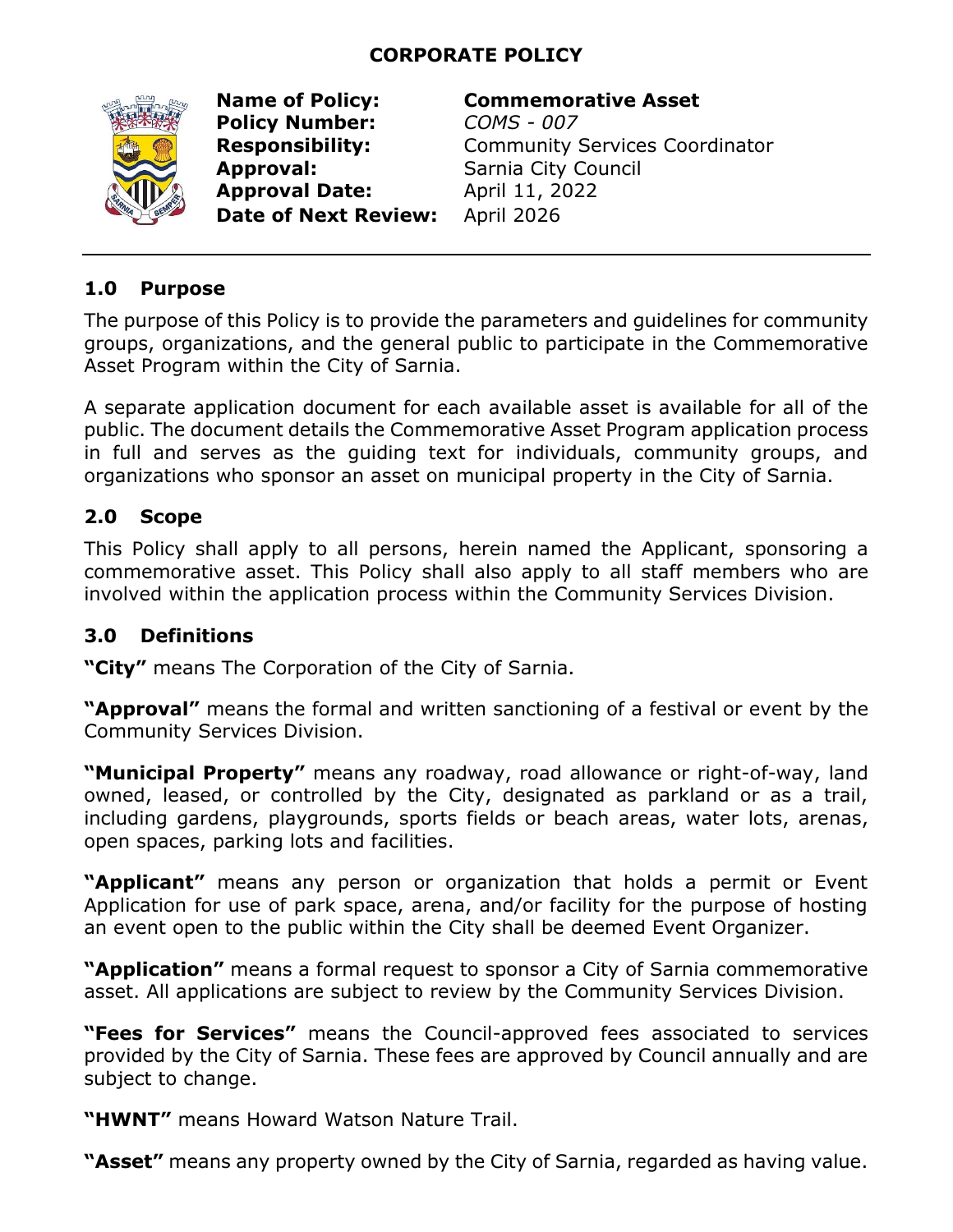**"Commemorative"** means acting as a memorial or mark of an event or person.

**"Donation"** means a sum of money given towards the cost of the asset.

**"Sponsorship"** means an individual or organization that has paid the required costs towards the installation and maintenance of an asset in exchange of a commemoration.

**"Installation"** means the planting or placing of any commemorative asset on municipal property

#### **4.0 Policy**

#### **4.1 General Overview of Commemorative Asset Program**

Commemorative assets shall contribute to the visitor experience, increase public enjoyment and preserve the visual character of the park, waterfront and/or trail setting.

Limitations to the program are provided in recognition of the fact that such asset installations can interfere with active sport facilities, design parameters, affect the growth habit of trees and interfere with maintenance operations.

The City understands that the bench and/or tree may have sentimental value, however, it is not to be considered a shrine. For that reason, the City respectfully advises that the placement of flowers, commemorative stones, wreaths, pictures, etc. at the site is not permitted.

#### **4.2 Application Approval and Installation Process**

All requests to sponsor a pre-approved commemorative asset must be requested through the Community Services Division. Applications may be submitted annually in electronically or hard copy to the Community Services Administration starting on the first business day in January. Pre-approved assets are to be made available online and inclusive within the application forms. It is the responsibility of the applicant to ensure accurate contact information is on file, and to contact staff should such contact information change over time.

Commemorative assets vary from one to the next, requiring different approvals based on the individual request. Approval timelines range from 14 - 30 business days (provided the appropriate documentation has been submitted by the applicant) and are identified in the applicable commemorative asset application form.

A total of 10 applications per calendar year are to be accepted for each type of asset (e.g. Bench, tree), unless the department determines more can be accommodated. Assets are to be installed in the order received within a seasonal installation period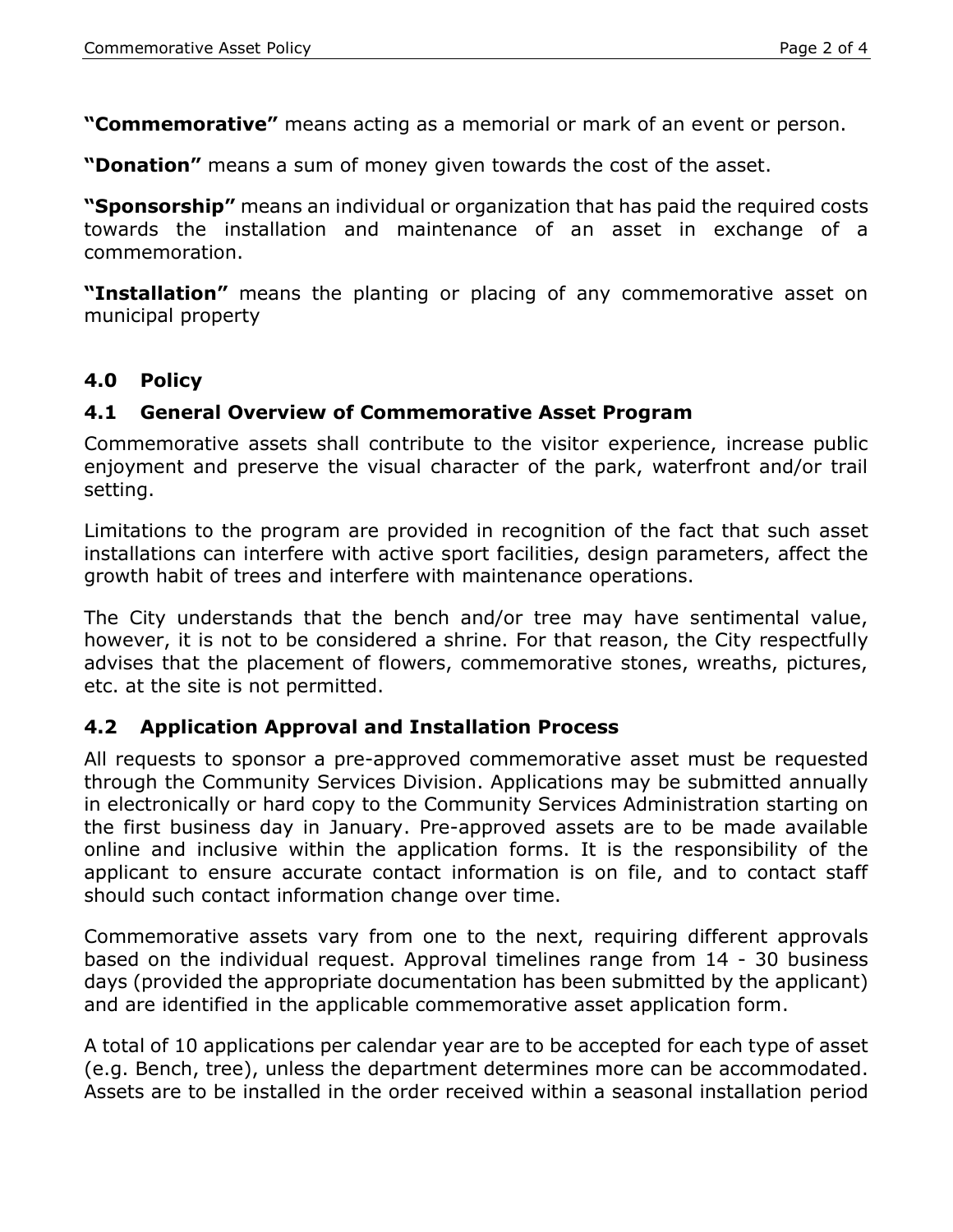of May 1 to October 31. Unforeseen circumstances may alter the installation timeline, including inclement weather, pandemics, procurement of contracting services/materials, etc.

To maintaining quality and safety of product and installation, substitution of other providers, bench options or do-it-yourself work shall not be permitted. All assets and related materials and/or services are to be obtained through the procurement processes, and are to adhere to the City of Sarnia Corporate Accessibility Policy and Accessibility for Ontarians Disability Act (AODA).

# **4.3 Fees for Services and Donations**

All donation fees are subject to the provisions of the Council-approved Fees for Services as amended. Payment shall be made in full at the time the application is submitted in order to purchase, install, and maintain the asset. A donation tax receipt will be provided upon the applicant's request.

The donation fee is inclusive of the acquisition and installation of the asset, standard plaque with inscription (if applicable), and general maintenance and repair during the period of sponsorship.

The cancellation of an application by the City or Applicant and refund eligibility are detailed in the City's Donation Policy and/or Payments and Cancellations policy.

## **4.4 Sponsorship Period and Renewal**

The dedicated term for a commemorative tree is a period of 2 years; for a commemorative bench is a period of 10 years; and for all other commemorative assets is a period of 10 years or less.

Following the initial term, the applicant will have the option to renew for an additional 10 years or less at 60% of the cost of a new asset item, at that time. There is no renewal for commemorative trees.

The original applicant will be contacted at the end of the term, followed by the second contact provided, if necessary. Should staff receive no response from either contact, the asset will become available to the public.

## **4.5 Asset Maintenance**

The City will replace a commemorative asset if deemed necessary by the Parks Supervisor within the sponsorship period.

The City will not be responsible for damaged or vandalized plaques.

The City reserves the right to relocate the asset if unforeseen circumstances arise due to its location or setting. Nothing herein shall prevent the immediate removal of any item deemed by staff to constitute an immediate safety concern.